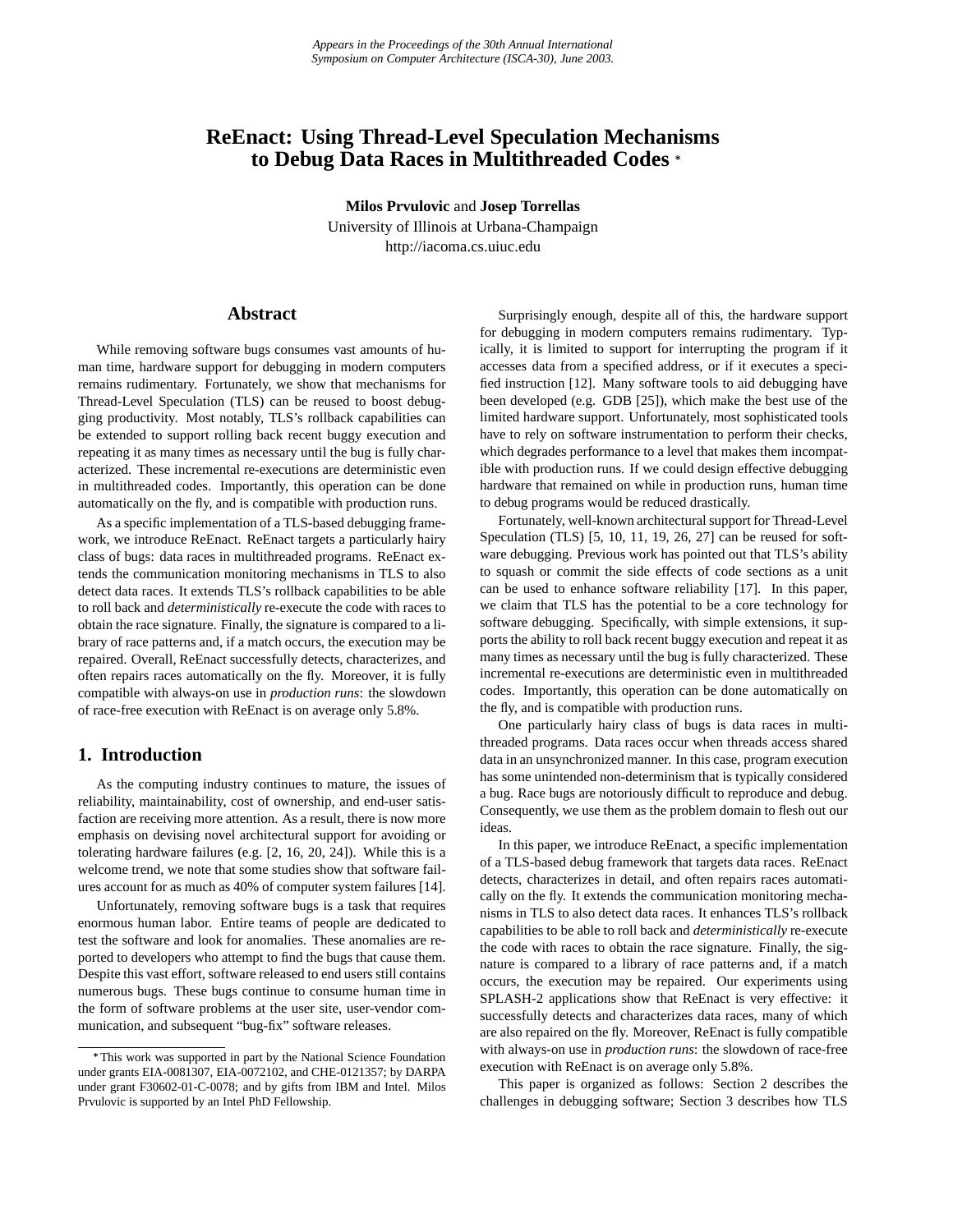mechanisms can be reused for debugging; Section 4 describes ReEnact; Section 5 addresses some implementation issues in ReEnact; Section 6 describes how we evaluate ReEnact; Section 7 presents the results of the evaluation; Section 8 discusses related work and, finally, Section 9 concludes.

# **2. Challenges in Debugging Software**

Removing a software bug typically involves three phases: *detection*, *characterization*, and *repair*. A bug is *detected* by observing one of its symptoms, such as program termination with a fault or incorrect results. Bug *characterization* determines the cause of the undesired behavior. Characterization typically involves backtracking from the point of detection to the actual cause of the problem, and is usually done by placing breakpoints in "strategic" places in the code, re-running the program, and examining the state in these places. When the cause of the problem has been determined, the program is *repaired* and re-executed.

All three phases of debugging often require extensive human involvement. Indeed, detection often requires careful crossexamination of program inputs and results. Characterization often involves many time-consuming iterations of the instrument-andrerun process. Finally, repair may require significant modifications of the code.

To make matters worse, different phases of debugging are often performed in different environments. For example, bugs are typically detected by testers and end users, but characterized and repaired by programmers. As a result, it may be difficult for programmers to reconstruct the circumstances under which the bug was detected. Moreover, the program inputs that resulted in bug detection may contain sensitive information that the user is unwilling to disclose to the programmer. Furthermore, in multithreaded programs, some bugs such as data races are difficult to repeat even when the inputs are known and the characterization is done in the same environment. This is because the bug may depend on the particular interleaving of actions from different threads in a way that is outside direct program control.

To make debugging easier, we propose the following approach. First, since bugs may be difficult to repeat, debugging should be done *on the fly*, characterizing and possibly even repairing each bug when and where it is detected. Second, since bugs in multithreaded programs may depend on the particular interleaving of actions from different threads, bug characterization should be done via *deterministic* re-execution of recently-executed code. Finally, since bugs occurring in production runs can be costly and difficult to repeat, debugging should be always-on, even in *production runs*.

This approach to debugging requires certain support. First, onthe-fly bug characterization requires the ability to buffer recentlyexecuted code and incrementally roll it back and re-execute it; if we had to re-run the entire program, the circumstances that triggered the bug could change. Second, to ensure deterministic re-execution in multithreaded environments, a mechanism is needed to monitor the ordering of actions from different threads as code executes; upon bug detection and state roll-back, the code is re-executed using the collected ordering information. Finally, always-on debugging in production runs mandates very low overheads in bug-free execution – users are unlikely to tolerate noticeable performance loss in production runs. Since software-only

approaches to buffering and monitoring the execution order do not meet this requirement, we need special hardware support. In the rest of the paper, we present a design that fulfills these requirements.

# **3. Reusing TLS Mechanisms for Debugging**

TLS is a technique that has been proposed for speculatively parallelizing sequential programs [5, 10, 11, 19, 26, 27]. However, we claim that its architectural mechanisms can be easily adapted to provide support for our debugging requirements. In this section, we first give an overview of TLS and then describe how it can be adapted to provide the desired debugging supports.

#### **3.1. Brief Overview of TLS**

With TLS, a sequential program is divided into a sequence of *epochs* (also called tasks, slices, or micro-threads), each of which contains many dynamic instructions. These epochs are then executed speculatively in parallel. The sequential semantics of the program creates dependences between epochs. If any such dependence is violated at run time by the parallel execution, TLS rolls back the incorrectly-executed epochs and re-executes them. To be able to do this, TLS saves the architectural register state at the beginning of each epoch and, as the epoch executes, keeps its memory state buffered, typically in the cache. With this support, an epoch is rolled back (squashed) by invalidating its buffered memory state from the cache and restoring its saved register state. An epoch that can still be squashed is *speculative*. Once an epoch is known to have executed correctly, it becomes *non-speculative*. Non-speculative epochs can *commit* in order by freeing their saved register state and allowing their buffered memory state to be merged with the architectural state of the system in main memory.

**3.1.1. State Buffering.** For each epoch that is still uncommitted, the processor contains a copy of the initial state of the architectural registers. This copy is not used in normal operation: it is generated when the epoch begins, read when the epoch is squashed, and freed when the epoch commits.

The memory state of an uncommitted epoch is typically buffered in the cache. In this paper, we assume that a given cache can contain state from multiple uncommitted epochs [8]. In this case, each cache line is tagged with the ID of the epoch to which the line belongs. To track dependences, each cache line also contains two status bits for each word: the Write and Exposed-Read bits. The former is set when the word is written by the epoch; the latter is set when the epoch reads the word without first writing to it.

When an epoch accesses a memory line for the epoch's first time, a new cache line is allocated and tagged with the epoch's ID. If the cache already contained the line from an earlier epoch, a new copy of the line is made in the cache, with an updated word if the access was a write [19]. This cache support enables multiple uncommitted epochs to buffer overlapping data. A drawback is that older line versions consume cache space, even though typically only the latest line version is useful for future accesses.

**3.1.2. Squashing and Committing.** When an epoch is squashed, all cache lines tagged with its ID are marked as invalid. In this paper, we do this by examining all the lines in the cache one by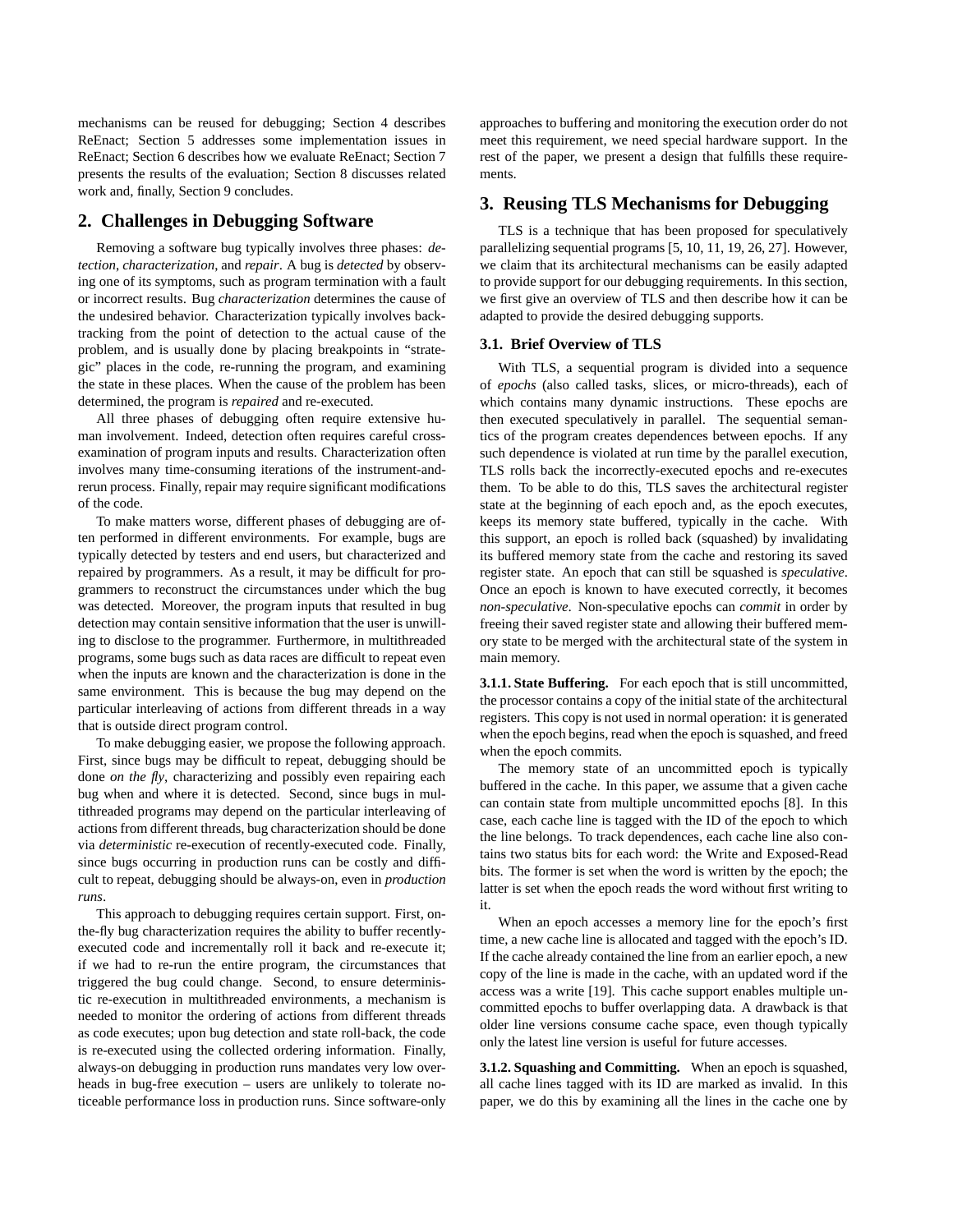one. This process can take up to a few thousand cycles, but it does not occur very often.

When an epoch commits, its buffered cache state is merged with the main memory *lazily*. Specifically, its cache lines stay in the cache until they are displaced or requested externally. Note, however, that displacements of different dirty versions of the same line from different (or the same) caches should not happen out of epoch-ID order. This is prevented with special coherence protocol support that ensures that memory is updated in order [19].

**3.1.3. Dependence Tracking.** When an epoch issues a read, the cache is searched for a line with matching address and epoch ID. If such a line is not found, or if the Write and Exposed-Read bits of the requested word are clear, the access is an exposed read. Consequently, the coherence protocol must find the correct version of the word and bring it to the cache. Such a version is the one generated by the closest predecessor epoch that wrote to it. For that, all sharer caches are interrogated with a request tagged with the ID of the reader epoch. The cache coherence protocol ensures that the requesting cache ends up with the closest predecessor version of the word.

When an epoch issues a write, a message tagged with the ID of the writing epoch is sent to all the sharers of the line. When the message is received by a sharer, the ID in the message is compared to that of the matching cached line(s). If the cached line is from a successor epoch and the Exposed-Read bit of the word is set, a dependence violation has occurred – rather than waiting for the predecessor write, the successor epoch has read the word prematurely and, therefore, has to be squashed.

In the TLS protocol that we use, dependences are tracked at the granularity of words thanks to the per-word Write and Exposed-Read bits. Per-word tracking prevents false sharing from causing unnecessary squashes. However, it can cause substantial traffic as individual coherence messages have to be sent for each of the words of a cache line. To minimize this problem, we use the optimization described in [19], which uses high-level access behavior to filter out unnecessary per-word coherence actions. For example, with this optimization, a cache miss can trigger the loading of an entire memory line into the cache.

#### **3.2. Adapting TLS for Code Rollback**

The mechanisms for in-cache buffering and rollback present in TLS can be reused to support our requirement for incremental rollback and re-execution of the buggy code. To illustrate how, consider for now only a single thread executing on a single processor. We divide this thread into epochs that execute sequentially. When a new epoch starts, the register state is saved. From then on, all memory accesses are tagged with the new epoch ID and the state is buffered in the cache. When a bug is detected, recently executed epochs are squashed and execution rolled back to a point before the bug. Bug characterization can then proceed.

To support this new scheme, we need to modify TLS's mechanism of committing epochs. Roughly speaking, in plain TLS, epochs commit when they can no longer violate sequential semantics. In our scheme, epochs execute in sequence and, therefore, can never violate sequential semantics. However, we do not want to commit them eagerly. Instead, epochs commit only when one of two special events forces them to. One such event is a cache

conflict where space is needed in a set where all lines are uncommitted. The other event is when the processor exceeds *MaxEpochs*, the maximum number of uncommitted epochs it is allowed to have. In the case of a cache conflict, the epoch that owns the line to be displaced and its predecessors are forced to commit. Note that this new commit policy does not affect forward progress, since the buffering of epochs that can no longer cause violations is strictly a best-effort approach — our scheme never prevents a displacement that would be allowed by plain TLS.

With this scheme, a given cache hierarchy will frequently need to contain multiple versions of the same cache line, each one tagged with a different epoch ID. This is because epochs belonging to a single thread of execution are likely to access overlapping addresses. If we had to commit epochs simply because their accesses overlap, we would significantly reduce our rollback capability. Fortunately, support for multiple versions of the same line in a cache is provided by plain TLS (Section 3.1.1). Section 5.3 discusses some implementation issues.

### **3.3. Adapting TLS for Deterministic Re-Execution**

The mechanisms for epoch order monitoring and enforcement present in TLS can be reused to order the actions from different threads in multithreaded code. Such order is required to support deterministic re-execution of the buggy code.

In plain TLS, epochs executing on different processors have a total order, given by the sequential semantics of the program being parallelized. To monitor and enforce epoch ordering, coherence requests carry the ID of the originating epoch. In a cache, the ID of the incoming request is compared to the IDs of the lines with matching addresses. If the coherence action has been performed out of order, epochs are squashed to enforce order.

In multithreaded codes, the epochs that we build within a thread are ordered relative to each other by the sequential semantics of that thread. However, there is no a-priori order between the epochs of different threads. In our new scheme, we use the dynamic flow of memory values to create an order: when a value generated by one epoch is read by another epoch in another thread, we set the first epoch to be a predecessor of the second epoch. The overall result is a partial order between the epochs of a multithreaded program. Section 5.2 describes an implementation of distributed epoch IDs based on logical vector clocks that supports such partial order.

Once two epochs from two different threads have been ordered by communication, plain TLS mechanisms are used to enforce the existing order. Specifically, if these two epochs communicate again, their epoch IDs are compared as in plain TLS and a violation is flagged if the communication is out-of-order. In this case, the successor epoch is squashed and re-executed to maintain order. Note that forward progress is guaranteed by the absence of cycles in the partial order of epochs. Indeed, to create a cycle would require ordering epoch  $A$  to precede epoch  $B$  when  $B$  already precedes A. This cannot happen because new epoch ordering is only introduced when two unordered epochs communicate for the first time.

With this support, deterministic re-execution after rollback is only a matter of re-executing the same epochs using the order observed in the first execution. All reads get exactly the same data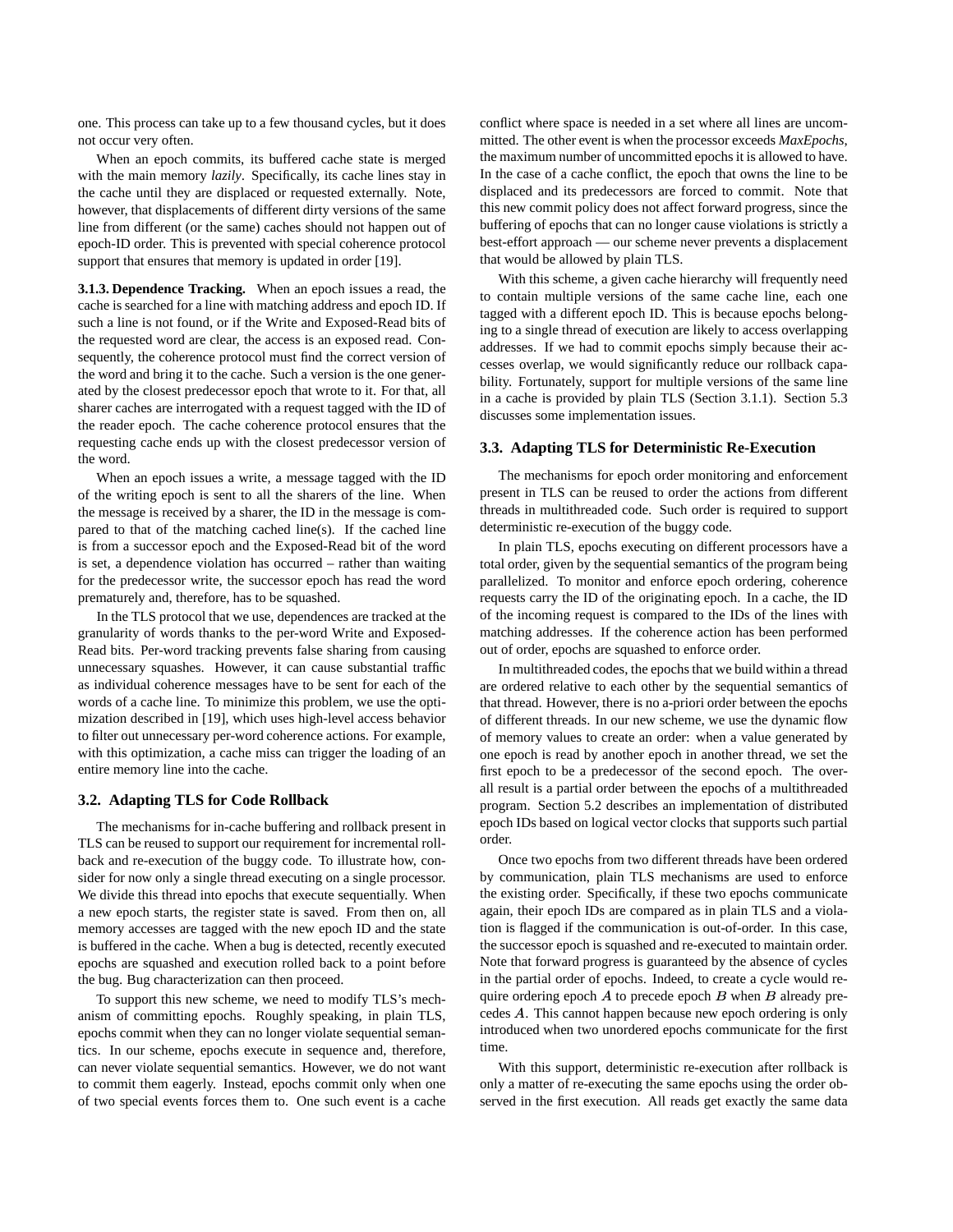as in the first execution, so each epoch performs exactly the same computation and writes to memory as in the first execution.

### **3.4. Epoch Size Tradeoffs**

To enhance debugging, we want to support a large *Rollback Window*, which is the number of dynamic instructions per thread that can be rolled back. However, we also want to minimize the hardware support required and the slowdown caused to the application. An important design decision that affects these parameters is the epoch size.

If epochs are small, both application slowdown and hardware requirements increase, without actually delivering a large Rollback Window. Indeed, in this case, we need many epochs to maintain even a modest Rollback Window size. These many small epochs slow down the application with the overhead of frequent copying to save the architectural registers. Moreover, they increase hardware requirements because we need storage for many register copies and wider tags in the cache to maintain the numerous local epoch IDs.

Even with all these costs, the Rollback Window is hard to expand. The reason is that all these epochs frequently create multiple versions of the same line (Section 3.2). All the versions of a given line map into a single set of the cache. Given that a cache has a limited associativity, only a limited number of uncommitted versions of a given line can remain in the cache. As a result, some epochs simply have to commit to allow a displacement (Section 3.2) and, therefore, the Rollback Window shrinks. Consequently, its size remains modest.

Having sizable epochs eliminates these problems. However, having few, very large epochs is not optimal either. Committing a large epoch results in having little rollback capability left at that point. Therefore, with large epochs, the size of the Rollback Window oscillates widely, which is undesirable.

To control epoch size, we set a limit on the footprint of the data that an epoch can access before it is terminated. The implementation of this threshold is discussed in Section 5.1.

In addition to the size of the epoch, another important design decision is the product of epoch size times the allowed number of uncommitted epochs. If this product is so large that uncommitted epochs use a sizable fraction of the cache storage, the application may slow down. This is because uncommitted epochs create multiple versions of the same line, therefore using cache space inefficiently. As a result, there is less effective space for the working set of the application and the cache miss rate goes up.

This particular problem can be addressed by allowing the state of uncommitted epochs to overflow into a special area in main memory. Support for such overflow area has been proposed for TLS [19] and can be reused here. However, in this initial study, we choose to keep all uncommitted state in the caches for simplicity.

#### **3.5. Synchronization-Induced Epoch Ordering**

If the only criterion that we use to decide when to terminate an epoch is the size of its data footprint, our system can livelock programs. This may occur when threads synchronize, depending on the order of thread arrival. As an example, Figure 1-(a) shows two threads that synchronize on a flag. Consider the case when the consumer arrives before the producer. Assuming that no prior

ordering exists between the current epochs in the producer and consumer threads, our system orders a spinning epoch in the consumer thread *before* an epoch that sets the flag in the producer thread. From this point on, the TLS hardware enforces this order. As a result, the spinning epoch keeps getting the old value of the flag because the new value has been generated by a successor epoch. The result is that the spinning epoch spins forever.



**Figure 1.** Example code of two threads synchronizing (a), and the results of our optimizations to eliminate livelock (b) and to eliminate unnecessary thread spinning (c). The arrows show the ordering of epochs across threads from predecessor to successor.

**3.5.1. Eliminating Livelocks.** To address this problem, we add a second criterion to terminate an epoch: when it has executed a certain maximum number of instructions. With this extra support, the spinning epoch in the example eventually terminates. Then, the new epoch in that thread reads the flag again, is ordered as a *successor* of the epoch that set the flag, gets the updated value, and ends the spinning (Figure 1-(b)). Overall, with this support, we eliminate the possibility of livelocks.

**3.5.2. Eliminating Synchronization Delays.** The approach described above still has a drawback: when threads synchronize, depending on the order of thread arrival, a thread may spin for longer than necessary. The result is a slower program execution.

To eliminate this overhead, we force epochs to terminate when they synchronize. Moreover, synchronization operations are performed using the plain coherent memory accesses that the processors support by default, rather than using TLS accesses. Finally, after synchronization, a new epoch starts. With this extra support, threads do not spin unnecessarily. For example, Figure 1-(c) shows the result of the optimization: since the spinning on the flag uses plain coherent accesses, the flag update is observed as soon as it occurs, and the consumer thread can proceed immediately. The arrow in Figure 1-(c) shows the ordering introduced between epochs of different threads by these flag synchronization operations.

Figure 2 shows how different synchronization operations order epochs across threads. Of course, epochs from the same thread are ordered by the sequential execution of that thread. Furthermore, epoch ordering is transitive. The result is again a partial ordering of the epochs in a multithreaded program.

To implement the ordering introduced by synchronization, we modify the macros or libraries that implement synchronization op-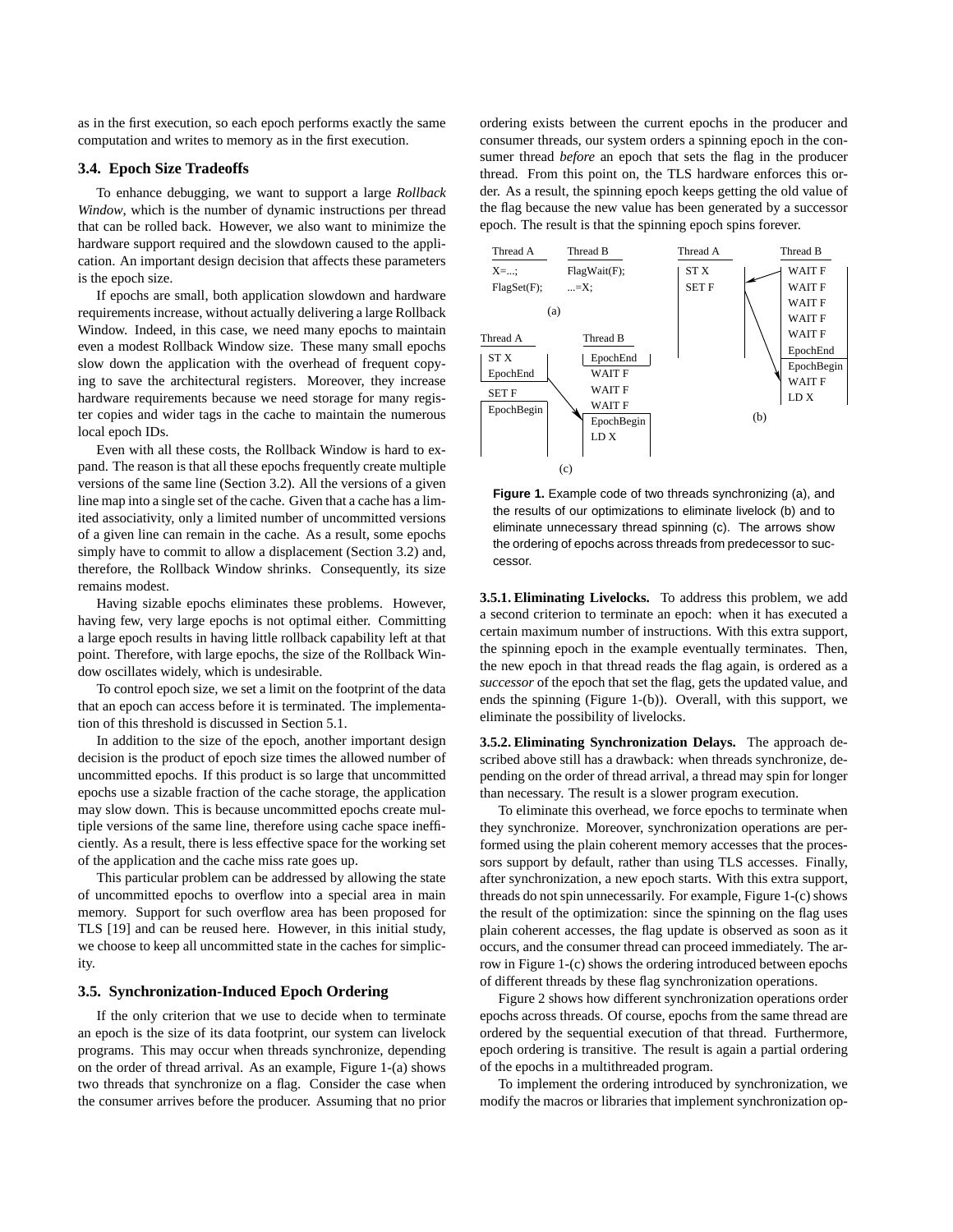

**Figure 2.** Epoch ordering introduced by lock (a), barrier (b), and flag (c) synchronization. Letters *i*, *j*, ... *n* represent epochs, while the arrows show the introduced ordering of epochs from different threads.

erations (e.g. ANL macros or the pthreads library for POSIXcompliant codes). In addition to synchronizing, these macros or libraries now end the epoch, transfer order information between epochs on different threads, and start a new epoch. To transfer ordering, each synchronization variable has some storage to hold epoch IDs: a single ID in locks and flags, and *N* IDs in barriers. Epochs performing release-type synchronization operations write their IDs; epochs performing acquire-type operations read those IDs and set their own IDs to be *successors* of the releasing epochs. More specifically, in a flag, the producer thread writes its epoch ID before setting the flag; the consumer thread reads that ID only after finding the flag set. For a lock, the current owner thread writes its epoch ID before releasing the lock; the next owner thread reads the ID only after acquiring the lock. For a barrier, arriving threads write their epoch IDs before incrementing the counter; departing threads read all *N* IDs only when they are ready to depart. Overall, with this approach, applications only need to be re-linked with the new libraries to benefit from our epoch-ordering optimization.

In addition to terminating an epoch on synchronization, we still need to terminate it when its data footprint reaches a certain maximum size, and when it has executed a certain maximum number of instructions. The first condition is necessary for programs where threads synchronize infrequently. The second one is necessary for programs where, for example, threads use plain variables to synchronize. In this case, the instruction count threshold is still needed to prevent livelocks as in Section 3.5.1.

# **4. ReEnact: Debugging Data Races with TLS**

While the framework just described can be used to debug many different classes of bugs, we now demonstrate it for one class of bugs: data races in multithreaded programs. Data race bugs are important for two reasons. First, they are notoriously difficult to reproduce and debug. Second, our framework is already capable of *detecting* them. For other classes of bugs, bug-specific detection mechanisms need to be provided. In the following, the application of our framework to race debugging is called *ReEnact*.

In this section, we describe the detection, characterization, and repair of race bugs in ReEnact. After that, we consider how to change ReEnact to debug other classes of bugs.

### **4.1. Detecting Data Races**

**Two accesses in a parallel program are conflicting if they are to**  $\begin{bmatrix} \frac{1}{2} & \frac{1}{2} & \frac{1}{2} & \frac{1}{2} & \frac{1}{2} & \frac{1}{2} & \frac{1}{2} & \frac{1}{2} & \frac{1}{2} & \frac{1}{2} \\ \frac{1}{2} & \frac{1}{2} & \frac{1}{2} & \frac{1}{2} & \frac{1}{2} & \frac{1}{2} & \frac{1}{2} & \frac{1}{2} & \frac{1}{2} & \frac{1}{2} \\ \frac{1}{2} & \frac{1}{2} & \frac{1}{2} & \frac{1}{2} & \frac{1}{2} & \frac{1}{2} & \frac{1}{2$ **INSERVISION** 6 operations. When they are not, a data race occurs. In this case,  $\vert$  Barrier(B) the same location and at least one is a store [23]. In most programs, program execution has some unintended non-determinism that is typically considered a bug.

munication between epochs that are still unordered. Recall that, ready ordered. If a race is present, instead, it will appear as com-Since ReEnact orders epochs using the synchronization operations in the program (Section 3.5.2), in the absence of data races, all cross-thread data sharing happens between epochs that are alwhen an external request is received by a cache, plain TLS hardware compares the epoch ID of the incoming request and the epoch ID of the matching cache line (Section 3.1.3). Consequently, data race detection in ReEnact is simple: if and only if the epoch ID comparison finds that the two IDs are *unordered*, then a data race has occurred.

> To guarantee the detection of all races, ReEnact should not commit an epoch for as long as any other epoch that is unordered with it is still running. This is because the second epoch could still issue a conflicting access. In practice, the finite buffering capacity of the caches and other hardware limitations (Section 3.2) may force ReEnact to commit epochs earlier. Therefore, not all races will be detected, especially long-distance ones. Fortunately, it can be argued that short-distance races rather than long-distance ones are the true dangerous races. Indeed, random scheduling and other factors are more likely to invert the order of accesses in some executions for short-distance races, making program execution unpredictable. Long-distance races are unlikely to cause unpredictability.

> Finally, there are programs that have intended data races. While they make the code hard to maintain, they may be necessary to obtain peak performance. To support this case, we allow the programmer to explicitly mark the accesses that are involved in intended data races. When ReEnact detects such races, it does not trigger debugging actions.

## **4.2. Characterizing Data Race Bugs**

As soon as a race is detected, ReEnact starts the bug characterization phase. Often, a single problem such as a missing barrier causes multiple nearby races. Consequently, the goal of this phase is to uncover the *signature* or full structure of the race or set of nearby races. The signature includes information such as the instructions and memory locations involved in the races, the values of such memory locations and, within each epoch, the number of instructions that separate the accesses involved in races.

At the point of race detection, the only available information is one address and one instruction involved in a race. To generate the signature of the set of races, ReEnact proceeds in two steps. First, it continues program execution for more time to detect more nearby races. In the second step, the epochs in the Rollback Window are undone and re-executed in exactly the same order with additional instrumentation.

In the first step, ReEnact will collect the memory locations involved in any races detected. When a race is detected (including the first one), ReEnact sets the relative order between the two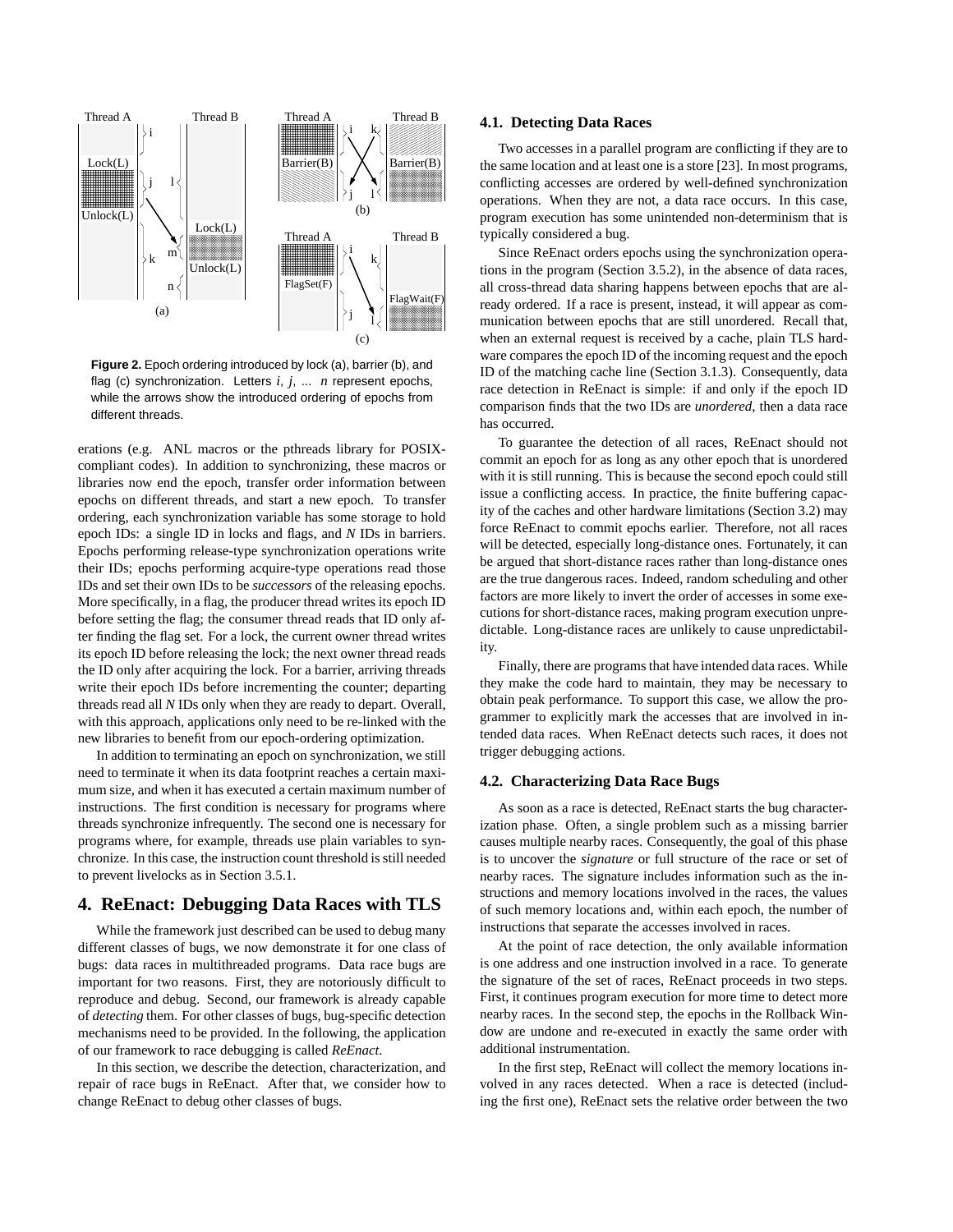involved (unordered) epochs as indicated in Section 3.3. To enforce this order, and as per normal TLS, any further races between the same two epochs may cause one of the epochs to be squashed, rolled back to its beginning and re-executed, possibly several times. In this first step, program execution is not allowed to go too far. In particular, when further execution would require committing any of the epochs involved in a race already found, execution stops. At that point, for each race, ReEnact has recorded the address of the participating memory location, and the execution order of the participating epochs.

In the second step, all the epochs not involved in the races that can commit, do so, while the others are rolled back. ReEnact then sets watchpoints at the addresses participating in the races. This can be done, for example, with the Debug registers of Pentium 4, which will stop the program whenever the processor accesses one of the marked addresses [12]. Finally, ReEnact re-executes the rolled-back epochs in the *same order* that was observed and recorded in the first step. Every time that execution stops because the program accesses one of the watchpoints, a ReEnact handler records all the information necessary to build the race signature. If the processor does not have enough Debug registers to generate the complete signature in a single re-rerun, ReEnact can squash and re-execute the Rollback Window several times. In each run, the execution is deterministic.

Our use of exceptions to collect the signature of races requires an extension to plain TLS. In plain TLS, an exception causes speculation to end. In ReEnact, these exception handlers run nonspeculatively while the state of the epochs remains buffered. To prevent the displacement of speculative state from the caches, these handlers run uncached.

### **4.3. Pattern Matching Data Race Bugs**

Many common data race bugs have obvious signatures. Consequently, we can further characterize a race bug by comparing its signature against a library of known race patterns. If a match occurs, ReEnact can report the cause of the bug to the programmer with high confidence. Such pattern matching can be done by ReEnact on the fly while debugging.

As a proof of concept, we have created a small library with race patterns caused by common bugs. These bugs include using synchronization operations that are hand-crafted with plain variables, and missing synchronization operations. The former are important to detect because such synchronization operations may exhibit unexpected behavior in modern machines that use relaxed memory consistency models. Figure 3 shows the race bugs considered in the ReEnact library. For each bug, the figure shows an example code snippet (a1 to d1) and the resulting race pattern to be matched (a2 to d2). In the patterns, the arrows represent detected data races.

The library matches two instances of hand-crafted synchronization. The first one is a plain variable used as a flag where the consumer thread arrives first (Figure 3-(a1,a2)). The second one is an all-thread hand-crafted barrier that is built with a critical section protecting a count, and a spin on a plain variable (Figure 3- (b1,b2)).

The library also matches two instances of missing synchronization. The first one is a missing lock/unlock for a simple critical section where threads only read and then write a single conflicting location (Figure 3-(c1,c2)). The second one is a missing all-thread barrier that would separate individual threads writing an address and then reading a different one, or vice-versa. Figure 3-(d1,d2) shows one possible case. Note that some of these patterns also take into account the values of variables causing the races and, in the case of barriers, the number of threads involved in the race. Further details are omitted due to lack of space in this paper.

## **4.4. Repairing Data Race Bugs**

After ReEnact generates the race signature, it can present it to the user or send it to the programmer. The signature likely has enough information for a skilled programmer to repair the bug easily. If, in addition, the signature matches a pattern in the library, ReEnact can tell the programmer the cause of the bug with high confidence.

We also envision two scenarios where the bug could be repaired *automatically* on the fly. The first one is under high-confidence patterns like the ones recognized by our library. In this case, ReEnact could force an ordering of the participating epochs that is both legal and consistent with a repair. As an example, consider the missing lock/unlock case (Figure 3-(c1,c2)). Since ReEnact controls the execution, it can undo the Rollback Window one last time. Then, it can stall Thread B before executing the LD X until Thread A has executed at least the ST X. The code is not modified at all, and this execution is perfectly legal. At the same time, it is consistent with the repair of adding the missing lock/unlock. Of course, this repair only fixes one dynamic instance of this bug; the next time this code is executed, the race(s) will reappear. For the other three patterns in our library, a similar analysis can be made. It remains the subject of future work, however, to find out how generally applicable this approach is.

The second scenario for on-the-fly, automatic repair is if the race signature can be sent in real time to the software vendor, and the latter has a patch ready to correct the bug. The patch could then be sent to the user and installed, and execution resumed.

#### **4.5. Extending ReEnact for Other Bugs**

The ideas and mechanisms of ReEnact can be extended to debug other classes of bugs. For each class of bugs, we need a few bug-specific extensions: new bug-detection mechanisms, a new set of heuristics to guide bug characterization so it can gather relevant information, and a new library of bug patterns. However, ReEnact's main support, which is the ability to incrementally roll back and deterministically repeat recent execution, can be largely reused.

# **5. Implementation Issues**

We now briefly consider some implementation issues in ReEnact, namely support for epochs, partially-ordered epoch IDs, and multiple line versions.

## **5.1. Epochs**

Most of the hardware needed in ReEnact has already been proposed to support plain TLS. For example, several TLS schemes support multiple speculative epochs per processor (e.g. [5, 26]). Several TLS schemes have a special instruction used to create a new epoch. When the instruction is executed, there is hardware support to back up the architectural registers and generate the ID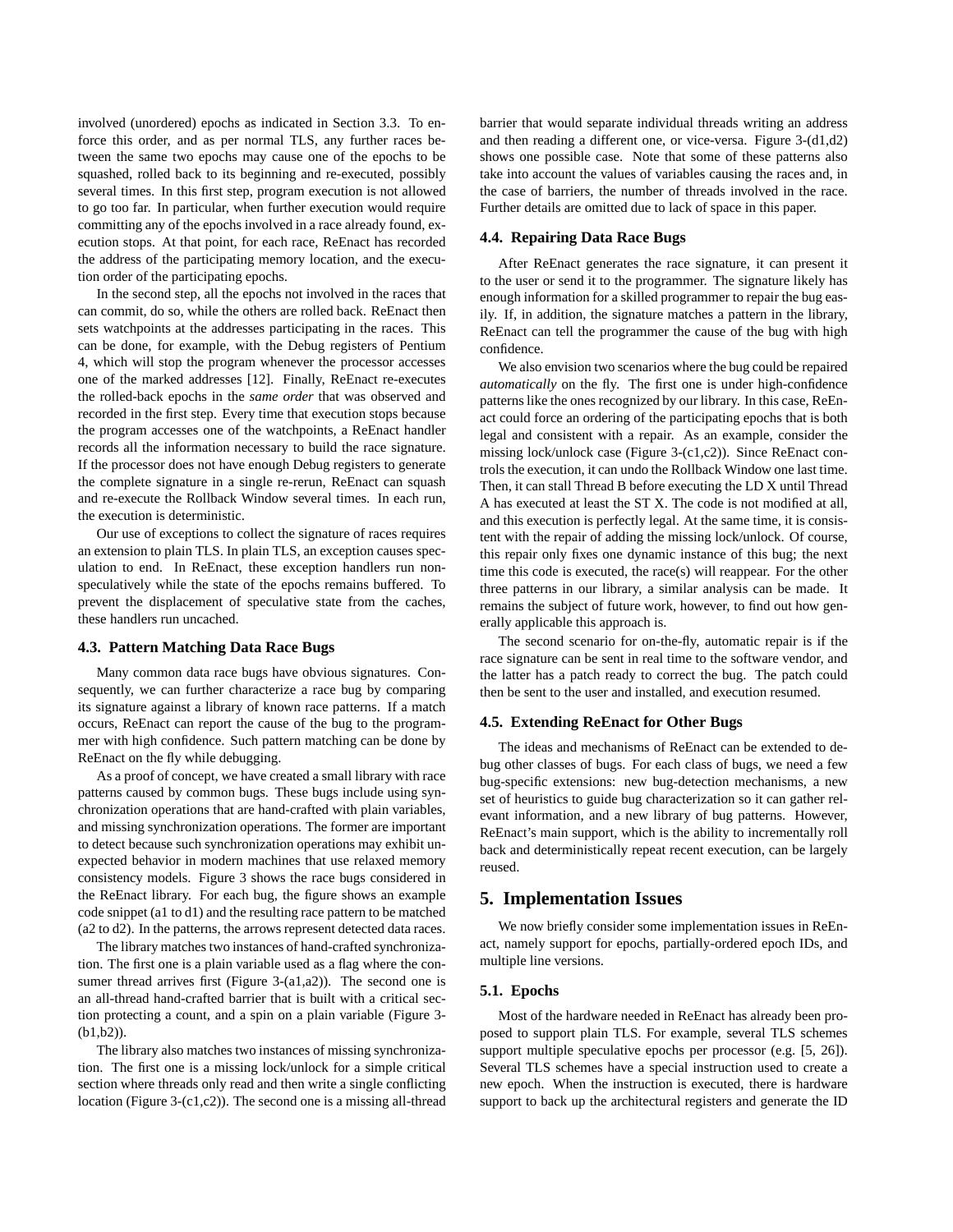

**Figure 3.** Race bugs considered in the ReEnact library: examples of code snippets with the bug (a1 to d1) and resulting race patterns to be matched (a2 to d2). In the patterns, the arrows represent detected data races.

of the new epoch very quickly and without software intervention (e.g. [5, 10, 13]).

One difference in ReEnact is in the way epochs are terminated and started. An epoch terminates by default when it reaches a synchronization operation; in this case, the next epoch is generated with an epoch-creation instruction. However, as indicated in Section 3.5.2, an epoch is also forced to terminate when it has generated a large data footprint or it has been running for a long time. Consequently, we need two hardware counters: one in the cache that counts the lines that are being accessed by the running epoch for the epoch's first time, and one that counts the instructions executed by the epoch. When one of these counters reaches a threshold count (*MaxSize* and *MaxInst*, respectively), a hardware signal forces a transition in the processor as if it were executing an epoch creation instruction. A new epoch then starts.

#### **5.2. Partially-Ordered Epoch IDs**

Partially ordered, distributed epoch IDs are implemented using *logical vector clocks* [7]. This approach has been used in an offline software-only race detection tool [21]. Each ID is composed of *N* counters, where *N* is the number of threads in the system. For example, if we have 4 processors in our chip multiprocessor (Section 6.1), and each counter has 20 bits (allowing up to  $2^{20}$ epochs per thread), we have 80 bits per epoch ID. In our design, we implement them in hardware.

Epoch IDs are manipulated in three situations. First, when we terminate an epoch and start a new one locally, the ID of the latter is made a successor of the former's. Second, the ID(s) of epoch(s) that perform an acquire-type synchronization operation are made successors of the  $ID(s)$  of epoch $(s)$  that have performed the most recent release-type synchronization operation on that same variable (Section 3.5.2). Finally, when epochs communicate or commit, their IDs are compared to check whether the IDs are ordered. These three actions are implemented in hardware. They involve simple arithmetic and logic operations as described in [21].

In our implementation, each cache hierarchy has 32 registers to hold the IDs of the local epochs. Each cache line is tagged with

an index to these registers. Note that, since the state of committed epochs is merged with the architectural state in main memory lazily, lines from committed epochs linger in the cache. As a result, their epoch-ID registers cannot be freed until all their lines have been displaced from the cache. We limit the number of epoch-ID registers that are needed by providing each L2 cache with a hardware scrubber that, when the number of free epoch-ID registers is too low, traverses the cache in the background and with a low priority. It looks for lines that belong to the oldest committed versions and, when such lines are found, displaces them from the cache. Each pass of the scrubber typically frees a few committed epochs. If, despite of this, a processor runs out of epoch-ID registers, the processor stalls until one is available. However, in our experiments with 32 epoch-ID registers, no such stalls occur.

The ID of the originator epoch is included in every message sent by a processor. In a cache, the ID in an incoming coherence message is compared in hardware against the ID(s) of the matching line(s). To minimize the frequency of these comparisons, it is possible to cache the results of comparing pairs of IDs in a tiny cache, and simply read them out on demand. Most of this hardware support is already present in plain TLS.

## **5.3. Keeping Multiple Versions**

As indicated in Section 3.2, a given cache hierarchy may need to hold multiple versions of the same cache line, each one tagged with a different epoch ID. To reduce the hardware complexity and impact on cycle time, we allow only one (the most recent) version of a line to be in L1. Since the L2 is larger and less critical for performance, it can be designed to hold multiple versions of the same line, at the expense of increasing its access time. Finally, when an epoch finds in the L1 a line belonging to an older epoch, the line is displaced (and written back to L2 if dirty) and a new line is allocated for the new epoch in both L1 and L2. This operation likely induces overhead visible to the processor.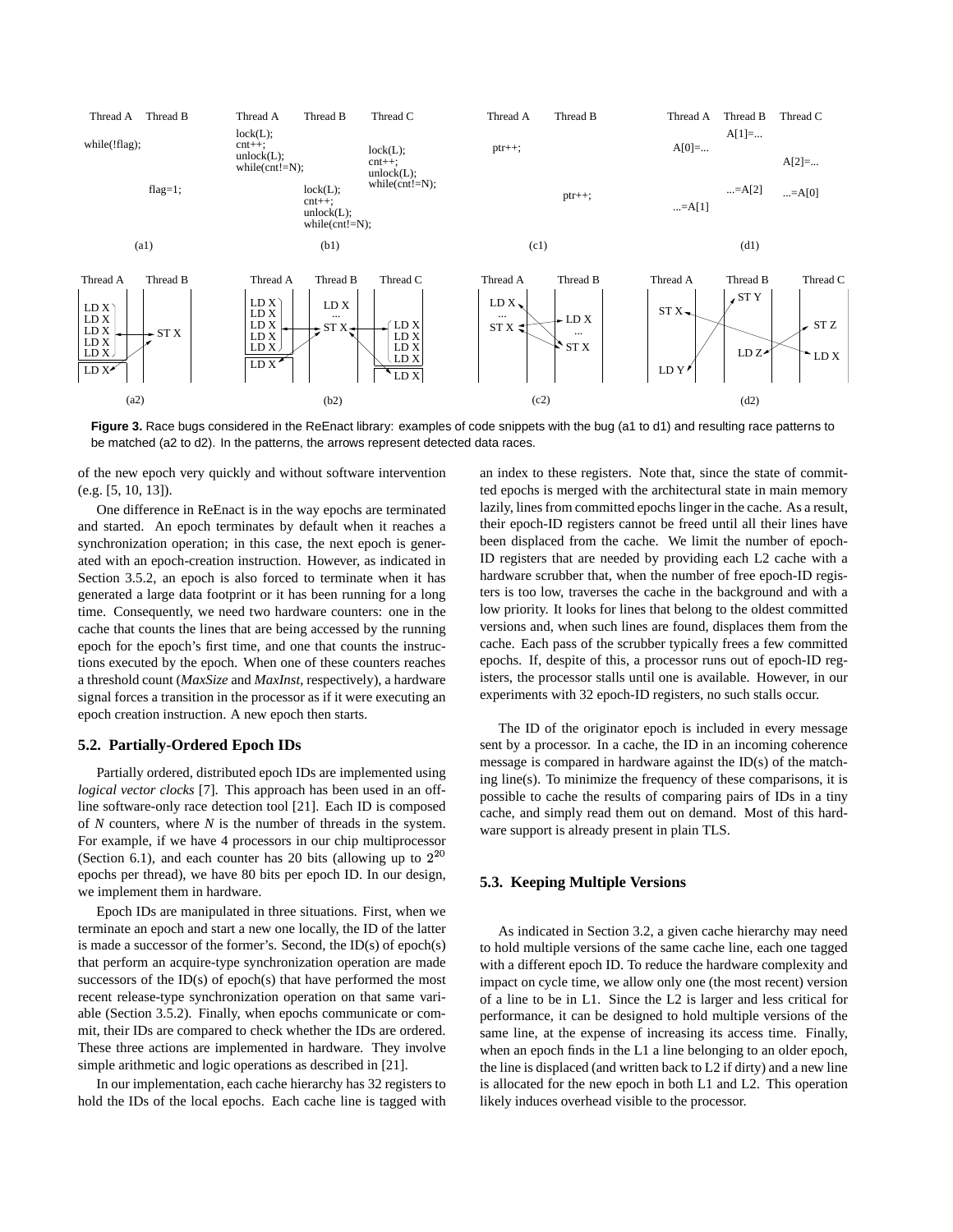# **6. Evaluation Setup**

To evaluate ReEnact, we use execution-driven simulations with detailed models of out-of-order superscalar processors and their memory subsystems. In the following, we describe the architecture simulated and the applications evaluated.

# **6.1. Architecture Simulated**

The *Baseline* system is a 4-processor state-of-the-art chip multiprocessor. Each of the four processors has two levels of onchip private caches, and communicates with the other processors through a fast, on-chip 4X4 crossbar network. The caches are kept coherent with a MESI protocol. The chip is connected to main memory with a bus. The details of the Baseline architecture are shown in the top three parts of Table 1. Note that the caches are relatively small because the data sets of the programs are small.

| Processor                                 |                                |  |  |  |  |  |
|-------------------------------------------|--------------------------------|--|--|--|--|--|
| Frequency: 3.2 GHz                        | Integer, FP units: 5,3         |  |  |  |  |  |
| Dynamic issue: 6-wide                     | Pending Ld, St: 16, 16         |  |  |  |  |  |
| I-window size: 64                         | Branch penalty: 14 cycles      |  |  |  |  |  |
| Reorder buffer size: 128                  | Branch predictor:              |  |  |  |  |  |
| Ld, St, branch units: $2,2,1$             | Like Alpha 21464               |  |  |  |  |  |
| Caches & Network                          |                                |  |  |  |  |  |
| L1 size, assoc: 16 KB, 4-way              | L1, L2 line size: $64B$        |  |  |  |  |  |
| L1 OC, RT: $1,2$ cycles                   | On-chip network: 4X4 crossbar  |  |  |  |  |  |
| L <sub>2</sub> size, assoc: 128 KB, 8-way | RT to neighbor's L2: 20 cycles |  |  |  |  |  |
| L2 OC, RT: $2,10$ cycles                  |                                |  |  |  |  |  |
|                                           | Front-Side Bus & Memory        |  |  |  |  |  |
| Bus: 400 MHz, 128 bits wide               | DRAM bandwidth: 3.2 GB/s       |  |  |  |  |  |
| Memory: 2-channel Rambus                  | Main memory RT: 79 ns          |  |  |  |  |  |
| <b>ReEnact Parameters</b>                 |                                |  |  |  |  |  |
| Threads/processor: 1                      | MaxSize: Varies (2KB-16KB)     |  |  |  |  |  |
| Epoch-ID registers/processor: 32          | <i>MaxInst</i> : 65,536        |  |  |  |  |  |
| MaxEpochs: 2,4, or 8                      | New L1 version: 2 cycles       |  |  |  |  |  |
| Epoch creation: 30 cycles                 | Any L2 access: $+2$ cycles     |  |  |  |  |  |
| Epoch-ID size: 80 bits                    |                                |  |  |  |  |  |

**Table 1.** Simulated architecture. In the table, OC stands for occupancy and RT for minimum-latency round trip from the processor. All cycle counts are in processor cycles.

Execution under ReEnact is modeled using the same baseline architecture, except that the two-level cache hierarchy of a processor can hold data from multiple epochs. The last part of Table 1 shows the values of the parameter used — refer to Section 3.2 and Section 5.1 and for their definition. We perform experiments with different parameter values. For example, we vary *MaxEpochs* and *MaxSize*. In our simulations, we model the overhead of epoch creation with a fixed 30-cycle penalty. This penalty includes hardware-based register checkpointing and epoch-ID generation.

As indicated in Section 5.3, the L1 contains only a single version of any line. Consequently, we do not penalize its access time. However, if we need to displace an old version from L1 to create a new version of the line, we charge 2 extra cycles. As for the L2, we assume that the complexity involved in holding multiple versions increases its access time by two cycles over Baseline.

In most aspects, execution under ReEnact proceeds like under ordinary TLS. One major difference is in the treatment of displacements of uncommitted data from the L2 cache. In ordinary TLS, cache lines containing data accessed by an uncommitted epoch

cannot be displaced; otherwise program correctness could be compromised. Consequently, we choose the victim for line replacement to be a committed line. If no such line exists in the cache set, the processor stalls until the epoch that owns the line to be displaced commits.

In ReEnact, we also try to avoid displacing lines containing data accessed by an uncommitted epoch. However, if we have to displace such a line, we immediately commit its epoch and all its predecessor epochs, and displace the line. This can be done because epochs remain uncommitted only to enable race debugging. Of course, committing epochs reduces the size of the code that can be undone.

## **6.2. Applications Evaluated**

We evaluate ReEnact using the 12 SPLASH-2 [28] applications. Table 2 lists the input set used in each of the applications. We do not modify the source code of the applications, except when we introduce bugs for our evaluation in Section 7.3. However, we do modify the implementation of the ANL macros that SPLASH-2 applications use to synchronize. Each macro is extended to end the current epoch, create a new epoch, and introduce the appropriate epoch ordering described in Section 3.5.2. To support such epoch ordering, the software data structures that implement the synchronization variables are modified to also store epoch IDs as discussed in Section 3.5.2. These modifications are minimal.

| App.          | Input | App.     | Input   | App.     | Input   |
|---------------|-------|----------|---------|----------|---------|
| <b>Barnes</b> | 16K   | Cholesky | tk25.0  | FFT      | 256K    |
| <b>FMM</b>    | 16K   | LU       | 512x512 | Ocean    | 130x130 |
| Radiosity     | -test | Radix    | 4M keys | Raytrace | car     |
| Volrend       | head  | Water-n2 | 512     | Water-sp | 512     |

**Table 2.** Applications evaluated and their input sets.

# **7. Evaluation**

To evaluate ReEnact, we perform three sets of experiments. First, we explore the design space for some key parameters to identify attractive design points. Next, we determine the execution time overhead of ReEnact in race-free execution. Finally, we examine the effectiveness of ReEnact at debugging data races. In all our discussions, the execution time overhead of ReEnact is the additional execution time of the applications on our baseline chip multiprocessor architecture of Section 6.1 when we add support for ReEnact.

### **7.1. Exploring the Design Space**

The main design tradeoff in ReEnact is the one between the average size of the Rollback Window and the execution time overhead. Ideally, we want a very large average Rollback Window without slowing down the application much. To select design points in this space, we have two knobs: the maximum number of uncommitted epochs that we allow a processor to simultaneously have (MaxEpochs), and the maximum allowed size of an individual epoch. The second knob can be set by changing the termination thresholds for the epochs: maximum number of instructions executed (MaxInst) and maximum size of the data access footprint (MaxSize). Of these three parameters, we only vary MaxEpochs and MaxSize. MaxInst is set to a large value that does not affect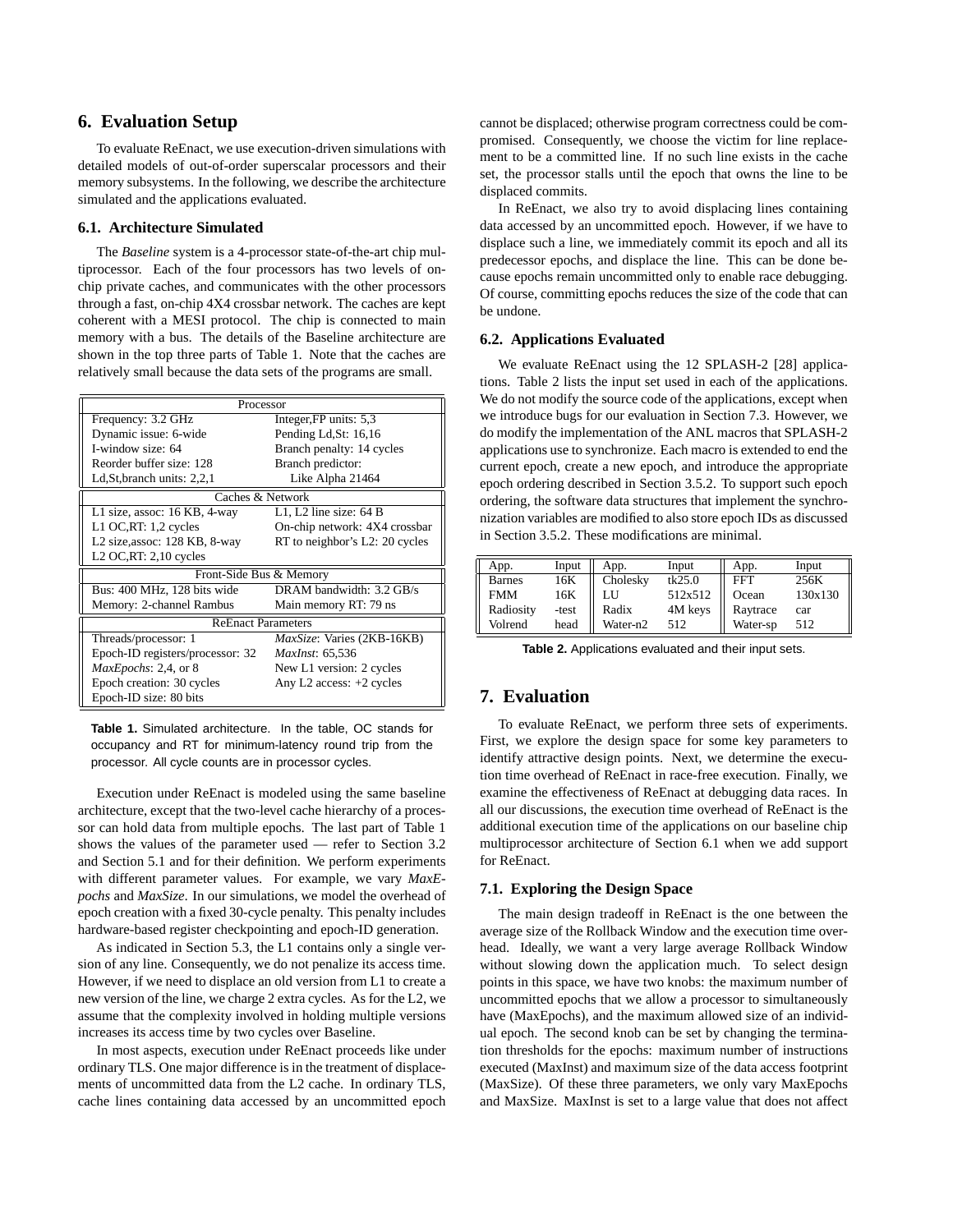performance. It can not be infinite because that would create deadlocks in situations described in Section 3.4.

Figures 4-(a) and (b) show the execution time overhead and the size of the Rollback Window, respectively, as we vary our knobs. We vary the maximum number of uncommitted epochs per processor (MaxEpochs) from 2 to 8, and the maximum epoch footprint size (MaxSize) from 2 to 16 Kbytes. The Rollback Window is measured in dynamic instructions per thread. To generate the charts, we compute the average within each application and then across applications.



**Figure 4.** Execution time overhead (a) and size of the Rollback Window (b) for different values of the maximum number of uncommitted epochs per processor (MaxEpochs), and the maximum size of the epoch footprint (MaxSize).

The figures show that, as we increase the maximum number of uncommitted epochs per processor or the maximum size of the epoch footprint, both the Rollback Window size and the execution time overhead generally increase. The main reason for this increase is that uncommitted epochs use an increasingly higher fraction of the cache storage. Recall from Section 3.2 that uncommitted epochs use cache space inefficiently due to replication. Indeed, when two uncommitted epochs access the same memory line, each of them creates its own version. The net effect is less effective space for the working set of the application and, therefore, a higher miss rate. Therefore, we want to limit the number of uncommitted epochs per processor (MaxEpochs) and the maximum epoch size (MaxSize) so that a larger Rollback Window does not come at the expense of unreasonable slowdowns.

The MaxEpochs parameter provides a clear tradeoff between performance degradation and the Rollback Window – more uncommitted epochs per processor allows more rollback, but also results in more replication.

The MaxSize parameter is more difficult to choose. If it is too small, the Rollback Window is small as expected, but the overhead is *increased* due to frequent copying of registers whenever a new epoch begins. By looking at the leftmost part of Figure 4- (a) we see that MaxSize should be at least 4 Kbytes to avoid this unfavorable behavior. Larger sizes of MaxSize provide a tradeoff between performance and Rollback Window size, but there are diminishing returns in Rollback Window size as MaxSize becomes larger. This is due to other limitations on epoch size, the most important of which is that synchronization ends an epoch and begins a new one. When MaxSize is very large, most epochs end because a synchronization is reached and not because MaxSize is reached. Under such circumstances, further increases in MaxSize have little effect on the average epoch size.

As our chosen design point for further evaluation, we select MaxEpochs to be 4 uncommitted epochs per processor, and Max-Size to be 8 Kbytes of buffered state per epoch. We call the chosen design point *Balanced* (B). This configuration has a modest execution time overhead (5.8% on average) and a large Rollback Window (56,000 instructions per processor on average). As a second design point, we select a *Cautious* (C) configuration that supports a large Rollback Window, albeit at a higher performance cost. Such a configuration allows the number of uncommitted epochs per processor to increase to 8. As a result, it suffers a 13.8% average execution time overhead while providing an average Rollback Window of 111,000 instructions per processor. Further increases in Rollback Window size result in performance overhead that is incompatible with our goal of using ReEnact even in production runs.

### **7.2. Time Overhead in Race-Free Execution**

Figure 5 shows the execution time overhead of our *Balanced* and *Cautious* configurations for each of the applications. The overhead is caused by two main sources. The first one is increased stalls due to memory system effects (*Memory*) such as a higher cache miss rate (Section 7.1), higher L1 and L2 hit times (Section 6.1), and slightly higher memory system traffic. The second source is epoch creation (*Creation*), as described in Section 6.1. Note that some of the SPLASH-2 applications have data races, as we discuss in Section 7.3.1. However, these races do not cause incorrect results for any of the program runs that we have performed. Consequently, in this first experiment, ReEnact simply ignores any races upon detection, to emulate race-free execution.

The average overhead in the *Balanced* configuration is 5.8%. This is small enough to make it attractive to use ReEnact on production runs. All the applications except Ocean have overheads lower than 10%. Looking at the sources of overhead, we see that most of the overhead comes from *Memory*. The exception to this is Radiosity, where frequent synchronization results in frequent creation of small epochs and, consequently, high *Creation* overhead.

In the *Balanced* configuration, the maximum size of all the uncommitted epochs per processor is 4 times 8Kbytes, or 32Kbytes. While this is only one quarter of the L2 cache in each processor, the data replication present reduces the space available for the rest of the application working set. As a result, on average for the applications, the L2 miss rate in *Balanced* is 6.2% higher than in the baseline system. This causes most of the overhead in the figure. Ocean has a large working set and, therefore, suffers relatively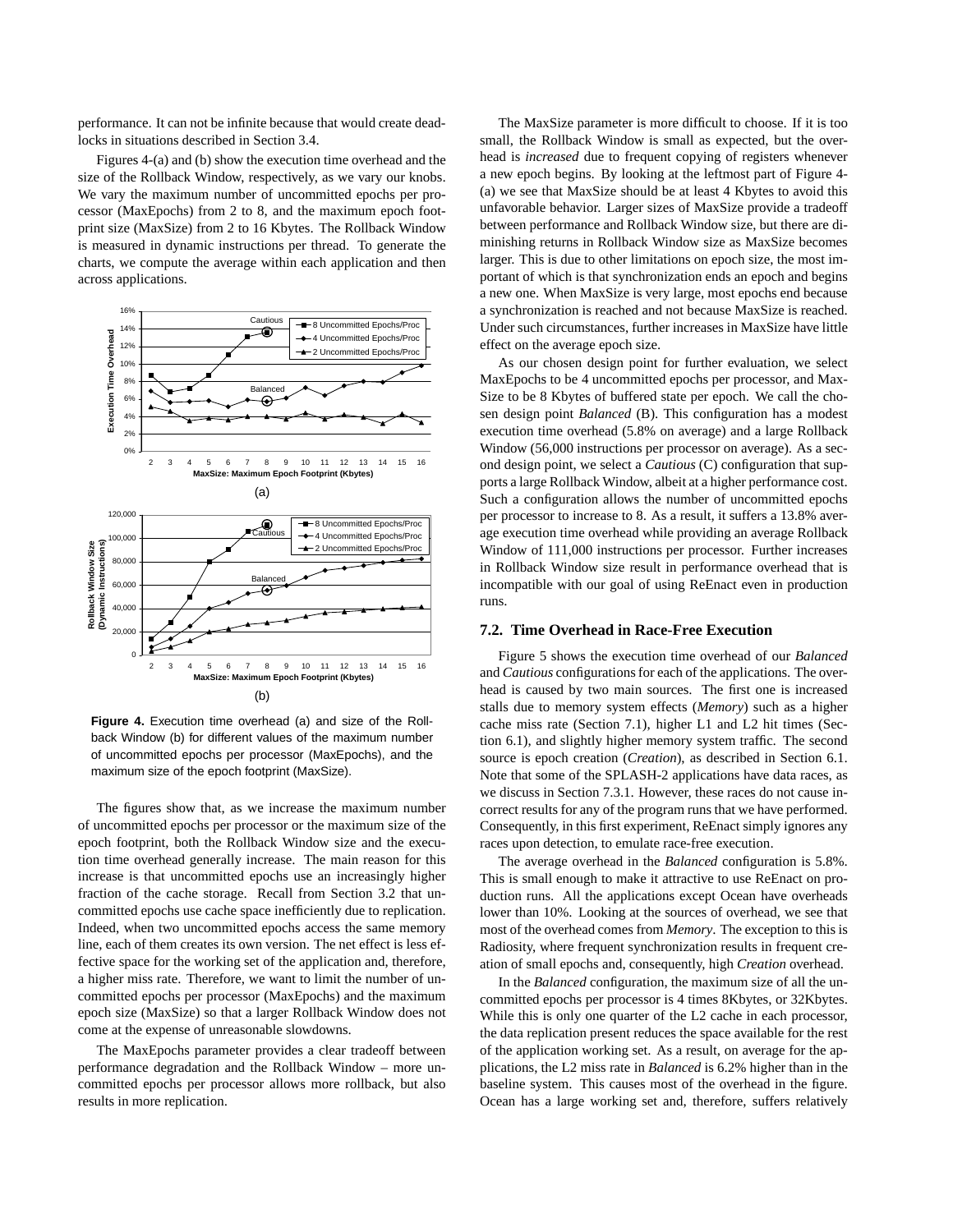

**Figure 5.** Execution time overhead of the *Balanced* and *Cautious* configurations for each of the applications.

more from reduced cache space. Its L2 miss rate in *Balanced* is 14.7% higher than in the baseline system. This is the reason for Ocean's higher overhead in Figure 5.

For the *Cautious* configuration, the average overhead is 13.8%. In this case, the maximum size of all the uncommitted epochs per processor is 8 times 8Kbytes, which is half the size of the L2. Due to the tighter space in L2, the L2 miss rate is 28.2% higher than in the baseline system. In Ocean, the L2 miss rate is 76.2% higher than in the baseline system. As a result, Ocean's execution time overhead in Figure 5 is 54%. This is too high an overhead to impose on a production run. Consequently, configurations such as the *Cautious* one can only be used in development runs.

### **7.3. Effectiveness at Debugging Races**

To evaluate the effectiveness of ReEnact at debugging data races, we experiment on both applications that originally have races and applications where we insert races. In the experiments, we are interested in five questions: (1) is the race detected?, (2) is the detection early enough that allows ReEnact to roll back execution to a point before the bug occurred?, (3) is the race fully characterized?, (4) does the race signature match one of our race patterns?, and (5) is the race repaired on the fly and application execution successfully completed?

In answering these questions, our sample of experiments is very small: a few hundred dynamic instances of existing bugs and 8 inserted bugs. Consequently, for each of the five questions, we can only assess the effectiveness of ReEnact *qualitatively*. Table 3 shows a summary of our assessment using words like "high" or "medium". We now describe each experiment in detail.

**7.3.1. Applications with Existing Bugs.** ReEnact detects many dynamic instances of races in several of the SPLASH-2 applications. Specifically, out-of-the-box versions of Barnes, Cholesky, FMM, Ocean, Radiosity, Raytrace and Volrend have races. Overall, we encountered a few hundred such instances. These races do not cause incorrect results for any of the program runs that we have performed. They are caused by hand-crafted synchronization (Section 4.3) and other constructs.

Hand-crafted synchronization occurs often. For example, function *Ray Trace* in Volrend uses a hand-crafted barrier (Figure 6- (a)). Function *Hackcofm* in Barnes uses a hand-crafted flag called



**Figure 6.** Code examples of hand-crafted barrier (a), flag (b), and custom (c) synchronization, and of lock (d) and barrier (e) synchronization removed to induce bugs.

*Done* in each element of the *cell* structure (Figure 6-(b)). In FMM, each element of the *Box* structure has a hand-crafted synchronization counter called *interaction synch*, which threads increment and wait on until it becomes equal to *num children* (Figure 6-(c)).

For hand-crafted synchronization, ReEnact's effectiveness at race detection is very high (Table 3). It detects all instances where the consumer thread arrives first and spins, since it appears as an infinite loop. It also detects many cases when the consumer arrives last and finds the variable set. Execution rollback and race characterization are also very effective. At this point, however, ReEnact only pattern-matches hand-crafted barriers and flags, which have a very clear signature (Section 4.3). Other hand-crafted synchronizations do not match any pattern in our library. For example, the counter in Figure 6-(c) from FMM involves reads and writes that do not match our patterns for hand-crafted barriers or flags (Section 4.3). Consequently, we set the entry for pattern-match in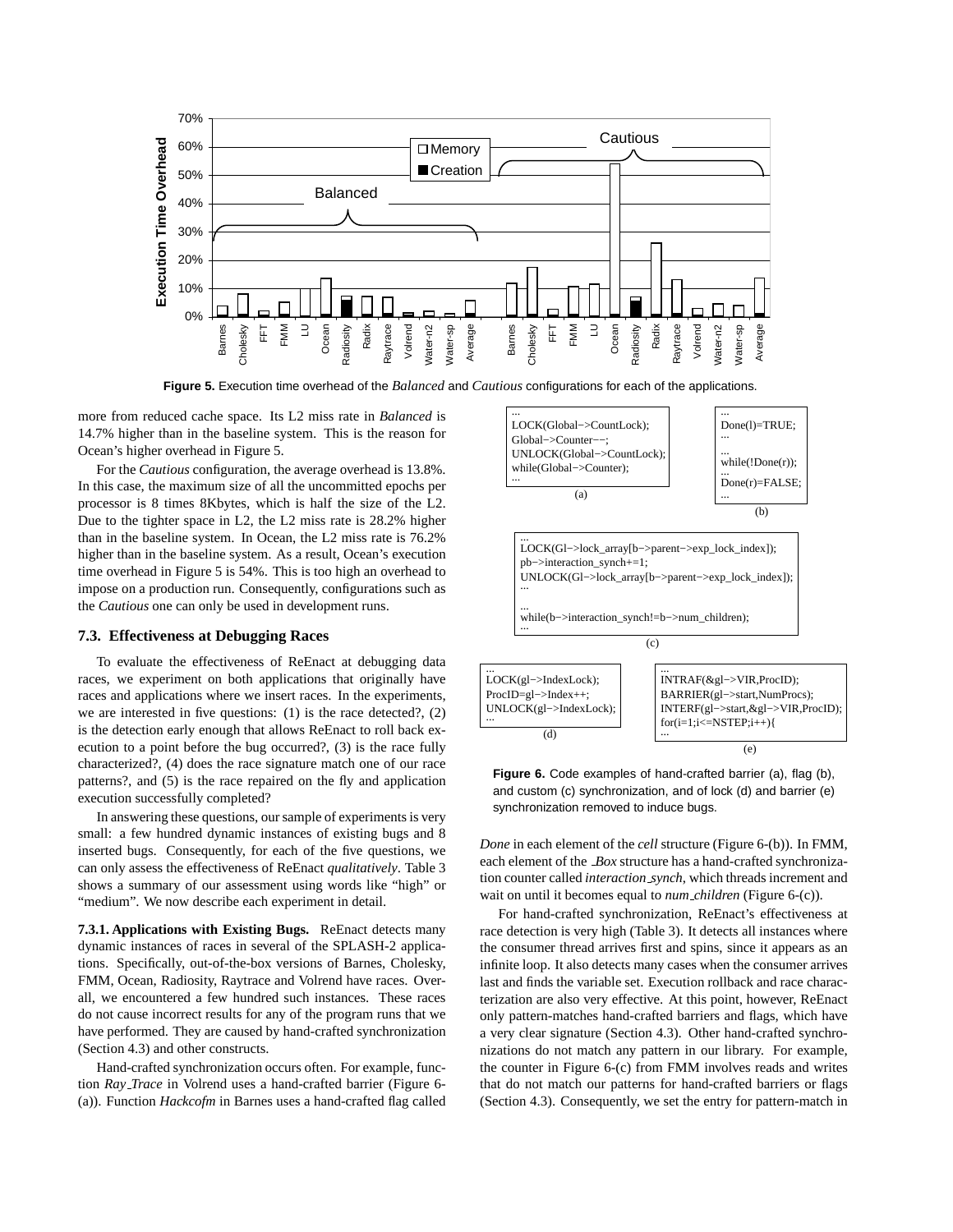| Experiment                   | Type of Bug        | Detection? | Rollback? | Characterization? | Pattern-Match? | Repair? |
|------------------------------|--------------------|------------|-----------|-------------------|----------------|---------|
| Existing bug                 | Hand-crafted synch | Very high  | Very high | Very high         | High           | High    |
| (Instances: several hundred) | Other              | High       | Unknown   | Unknown           | Nc             | No      |
| Induced bug                  | Missing lock       | Very high  | Verv high | High              | High           | High    |
| (Instances: 8)               | Missing barrier    | Very high  | Medium    | Medium            | Medium         | Medium  |

**Table 3.** Qualitative assessment of the effectiveness of ReEnact.

the first row of Table 3 to only high. As for repair of these races, ReEnact repairs them by introducing epoch ordering as described in Section 4.4. All races that match the patterns in the library are successfully repaired.

There are other constructs that create races in SPLASH-2, such as multiple updates to a single variable by different threads without synchronizing. They are accounted for in the second row of Table 3. Since ReEnact flags many such problems when running SPLASH-2, we rate the detection effectiveness as high. However, we have not examined the effectiveness of rollback or characterization. We do not pattern-match or repair these bugs.

**7.3.2. Applications with Induced Bugs.** We have performed eight experiments adding race bugs to SPLASH-2 applications. Our experiments consist of removing a single static instance of a lock or a barrier per run. For example, in Water-sp, we remove the lock that protects the assignment of thread-IDs to newlyformed threads at the beginning of the parallel section (Figure 6- (d)). These IDs take the values 0-3, and are used to partition the work to do. Without the lock, the program never completes.

As another example, we remove one barrier at a time in Watersp. For example, we remove the barrier that separates the initialization into two phases (Figure 6-(e)), or the one that separates initialization and main computation.

In all our missing lock and barrier experiments, ReEnact detects the bug. After detection, however, there are differences between missing locks and barriers. For missing locks, rollback is also very effective because the size of the code that needs to be rolled back is usually modest – critical sections tend to be small. Characterization, pattern-matching, and repair for missing locks are a bit less effective. This is because some missing locks produce slightly complicated race signatures, which include multiple reads and writes per thread to multiple variables. Recall from Section 4.3 that we only pattern-match the simplest race signatures for missing locks. However, all those races that are successfully pattern-matched are also repaired by imposing ordering on the epochs involved as described in Section 4.4.

For missing barriers, rollback is less effective because longdistance rollback is sometimes required. Indeed, consider a loadimbalanced code section followed by a missing-barrier bug. A thread with little load may go past the missing barrier early on. When the other threads arrive at the missing barrier and issue conflicting accesses, we may be able to detect the race. However, by this time, the early thread may have already committed the code around the missing barrier and, as a result, not support rollback to that point. This limitation also makes it hard to characterize the bug as a missing barrier, and the pattern-matching fails. This problem occurs in every instance of the missing-barrier bug for the *Balanced* configuration. For the *Cautions* configuration, rollback succeeds in some cases, which are then characterized, patternmatched, and repaired as usual. Thus, we rate the effectiveness of these steps as medium.

#### **7.4. Discussion**

ReEnact's main goal is to effectively detect, roll back, and fully characterize race bugs on the fly while, in race-free conditions, induce overhead small enough to be compatible with production runs. The data in this section has shown that the goal is attained. Highly-accurate pattern matching and subsequent automatic repair, while important, are more elusive targets that may need artificial intelligence algorithms. In any case, after the race is fully characterized, a skilled programmer can likely fix it quickly.

We have not reported execution time overhead for the runs where races are detected and characterized. The reason is that our simulator and debugging handler infrastructure are not streamlined enough to provide representative overhead numbers for characterization and repair code.

# **8. Related Work**

Data races are a well-known source of problems in multithreaded programs and much work has been done to address them. Previous work on data race detection includes software implementations of race detectors (e.g. [3, 6, 18, 21, 22]), hardware-based proposals to detect violations of consistency models [9] and theoretical work (e.g. [1, 4, 15]).

The work most related to ours is RecPlay by Ronsse and De Bosschere [21], which describes a multi-pass race debugging tool that uses software instrumentation to detect data races and record the ordering of execution for deterministic replay. However, the overheads of data race detection in RecPlay are too expensive for always-on use in production runs: the execution times are 36.3 *times* longer than in uninstrumented execution. Furthermore, Rec-Play provides no rollback mechanism, so each re-execution in the bug characterization phase starts from the beginning of the entire program. In contrast, ReEnact provides data race detection, buffering for incremental rollback and recording of the execution order with the overall performance degradation of only 5.8%. Additionally, unlike RecPlay, ReEnact automates the bug characterization phase. The advantages of RecPlay are that it requires no hardware support, and that it can provide data race detection and deterministic re-execution across the entire execution of the program. ReEnact's limited buffering capabilities confine its data race detection, incremental rollback, and deterministic re-execution to a window of several tens of thousands of dynamic instructions per thread. However, our evaluation indicated that this limited window is very effective at debugging races.

The hardware mechanisms we use for debugging are based on TLS [5, 10, 11, 19, 26, 27]. Recently, Oplinger and Lam [17] have proposed using TLS to execute software assertion checks in parallel with the main program, and to provide transaction-like semantics to the programmer. Software assertion checks can be used to detect many types of bugs, while ReEnact currently only detects data races. However, parallelizing assertion checks as in [17] requires the availability of "free" processors or execution contexts